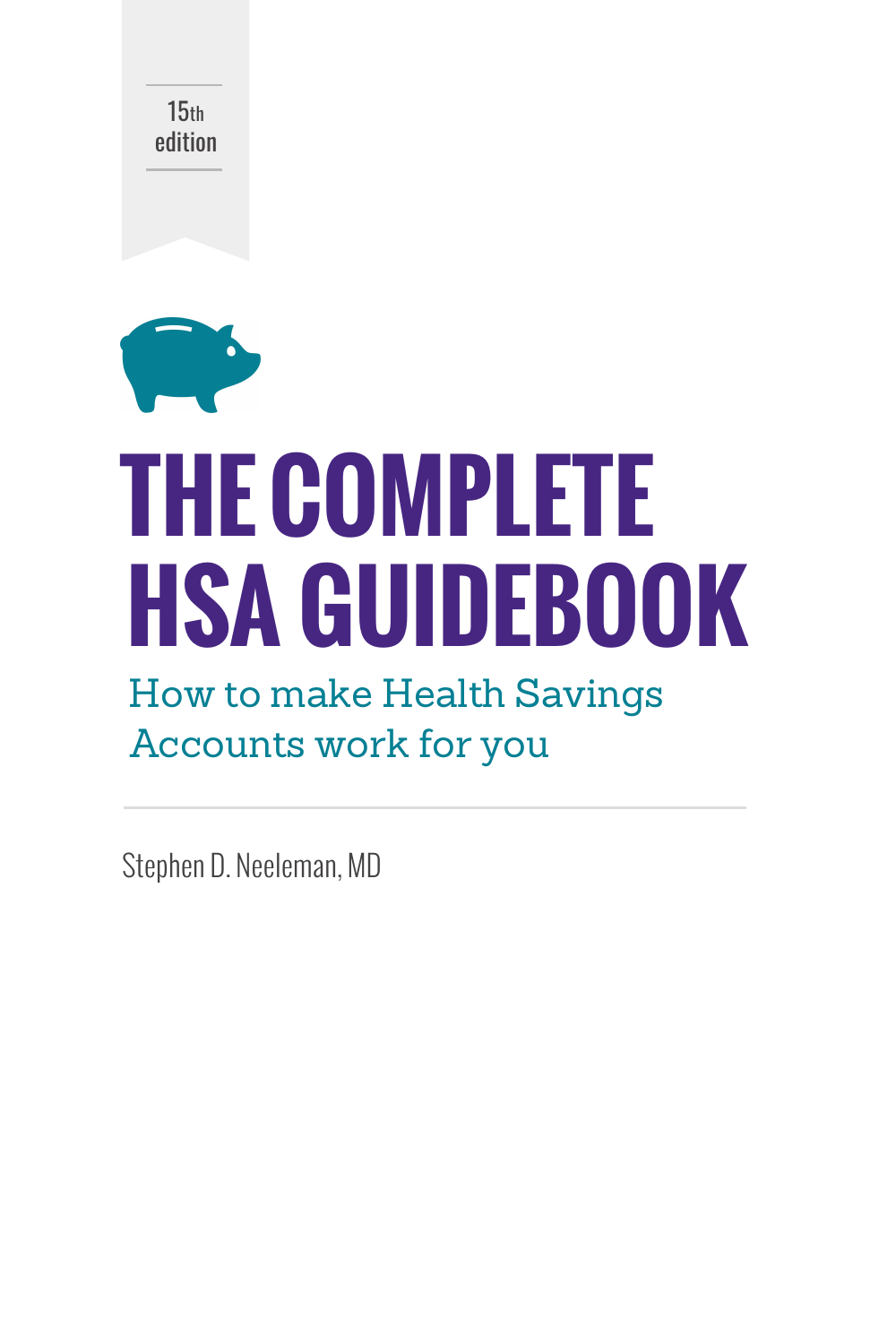# THE COMPLETE HSA GUIDEBOOK

How to make Health Savings Accounts work for you

## FIFTEENTH EDITION

#### Includes healthcare reform and tax change updates

*Stephen D. Neeleman, M.D.*

Copyright © 2021 HealthEquity, Inc. All rights reserved.

No part of this book may be reproduced in any manner whatsoever without written permission except in the case of brief quotations embodied in critical articles and reviews. For information, address HealthEquity, 15 West Scenic Pointe Dr, Ste. 100, Draper, UT 84020, 801-727-1000.

ISBN: 978-0-692-95308-2 Printed in the United States of America.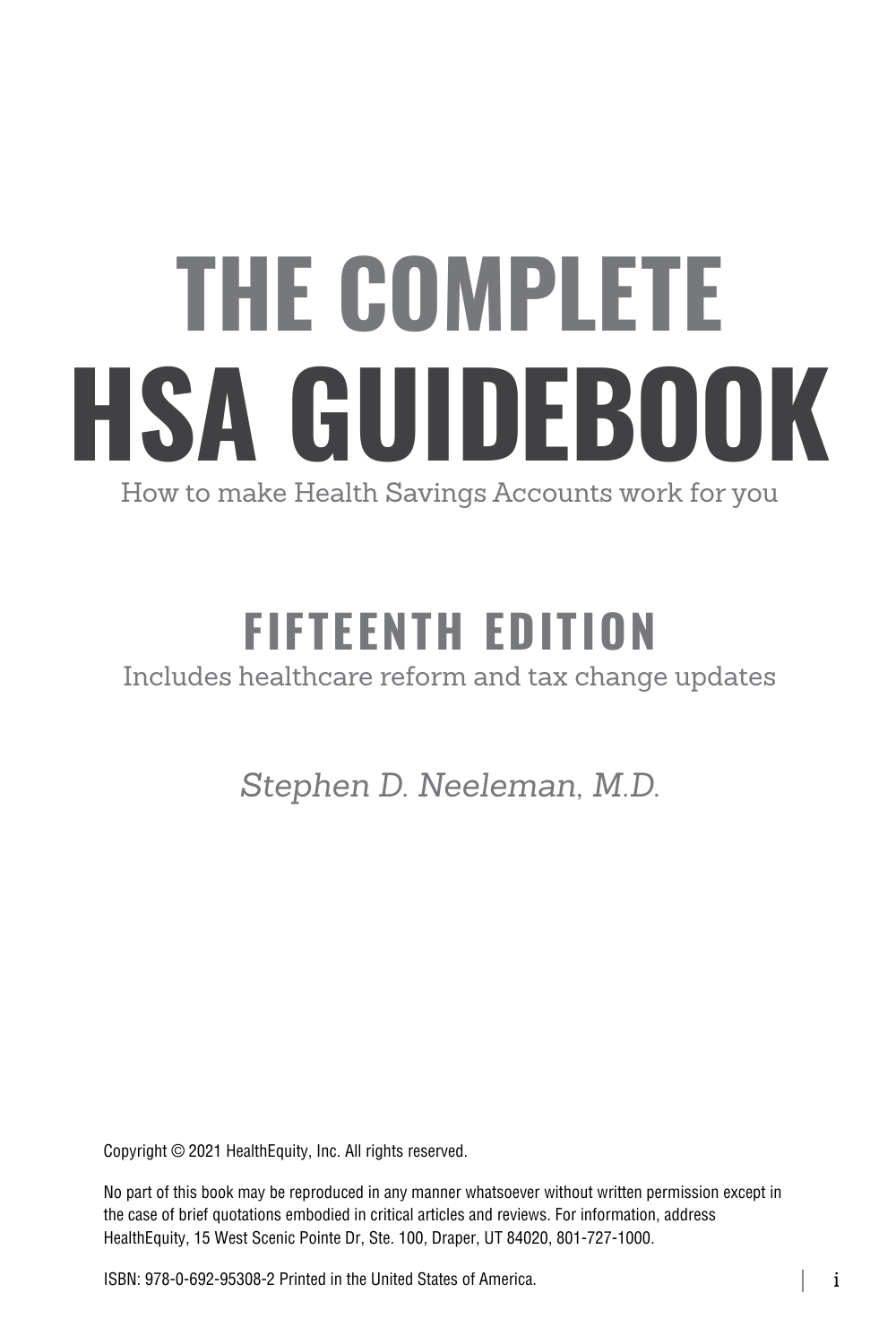## FOREWORD

We began writing the first edition of The Complete HSA Guidebook a few months after new legislation allowed the creation of the first Health Savings Accounts (HSAs) on January 1, 2004. In the 17 years since then, people have developed an understanding of and appreciation for this important consumer-directed health benefit. Millions of Americans now use HSAs, not only to pay for immediate healthcare needs with taxfree dollars, but also to save for healthcare expenses in retirement. According to the Devenir 2020 Year-End HSA Market Statistics & Trends, there are more than 30 million HSAs, covering 63 million people, holding over \$80 billion in funds.

I founded HealthEquity in 2002 with a simple mission: to "connect health and wealth." As this edition goes to print, HealthEquity members have saved more than \$14 billion dollars in their HSAs. Our team of more than 3,000 HSA enthusiasts is committed to helping more and more Americans understand and use HSAs to protect themselves against unexpected healthcare expenses.

We intend to make HSAs more common than 401(k)s, because of their tax savings and their potential to lower overall healthcare expenditures for both consumers and businesses.

HealthEquity focuses on helping employers and employees manage out-of-pocket healthcare costs, which continue to increase every year. We believe that HSAs remain the best way to make excellent healthcare coverage available to businesses and consumers, to save taxes, and to reduce healthcare premium costs. We will continue to work with businesses and legislative leaders to increase access to HSAs so that every American can effectively manage their out-of-pocket health costs.

As our company grows, I stand amazed at the passion and commitment with which our teammates build relationships with and provide remarkable service for our members, clients, and partners. As a result of their skill and expertise, we are now one of the largest non-bank custodians of HSA funds in the United States.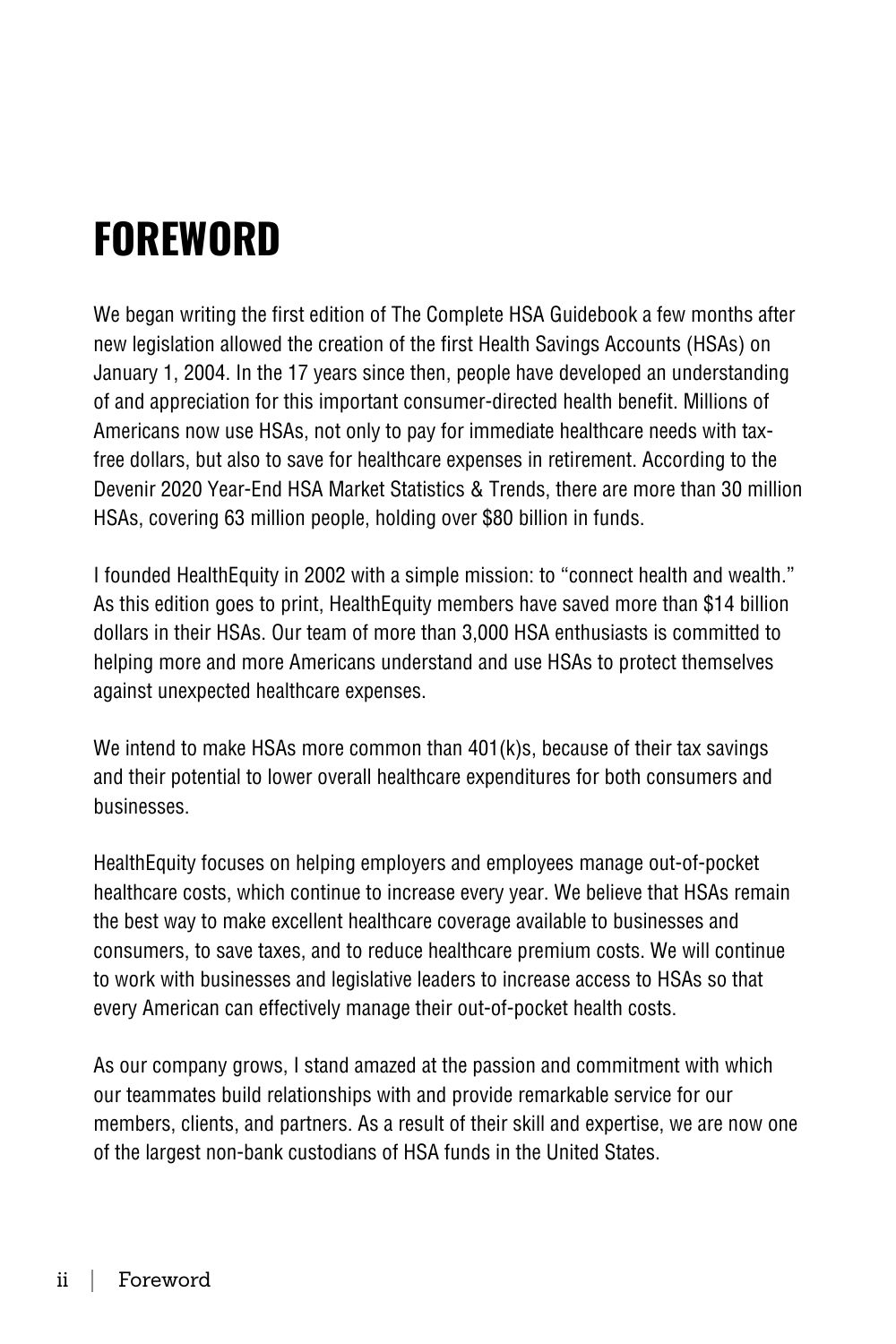In 2019, HealthEquity purchased WageWorks, a leading provider of consumer-directed spending accounts, including FSAs, HRAs, commuter accounts, and COBRA services. This acquisition strengthened HealthEquity, enhancing our ability to meet our clients' needs by expanding our range of products and continuing our commitment to help Americans manage out-of-pocket expenses for healthcare, dependent day care, and commuting expenses.

In 2021, HealthEquity purchased Luum, best known for its powerful Commute platform. Commute goes beyond merely managing complex mobility and parking programs; it does so in a way that also reduces drive-alone rates, which protects the environment and promotes employee health and flexibility.

On behalf of our entire team, I hope this publication helps you understand HSAs and encourages you to consider investing in one.

Sincerely,

Styd 1. Nelen mis

Stephen D. Neeleman, M.D. HealthEquity Founder and Vice Chairman

Salt Lake City, Utah October 2021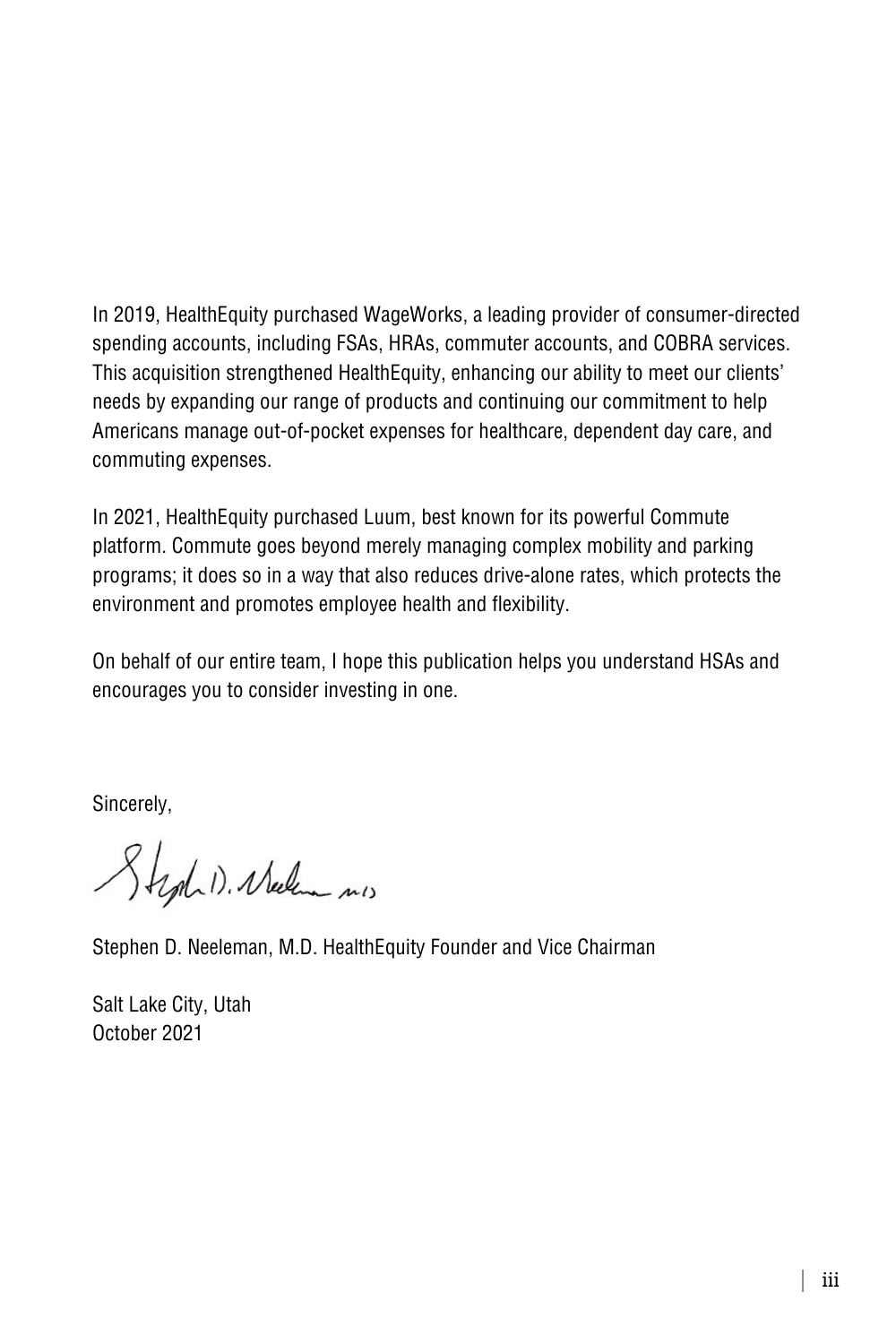This publication provides a general explanation of HSAs not legal, financial, or tax advice.

HealthEquity, Inc. is a publicly traded (NASDAQ:HQY) non-bank custodian of Health Savings Accounts. Examples, results, and calculations included in this publications are for illustrative purposes only. HealthEquity bases its opinions and decisions on sound research and data and knows that readers' experiences with HSAs may vary.

In this edition, we cite the Internal Revenue Code (IRC) and have made every effort to ensure accuracy. Even so, we cannot guarantee that all citations are complete or up to date. We will neither provide corrections to this edition, nor take responsibility for typographical errors.

HSAs are never taxed at a federal income tax level (when used appropriately for qualified medical expenses) and are seldom taxed at the state level. Please consult a tax advisor to learn your state's specific rules.

As always, consult your own legal, tax, and financial advisors for the best advice tailored to your specific needs.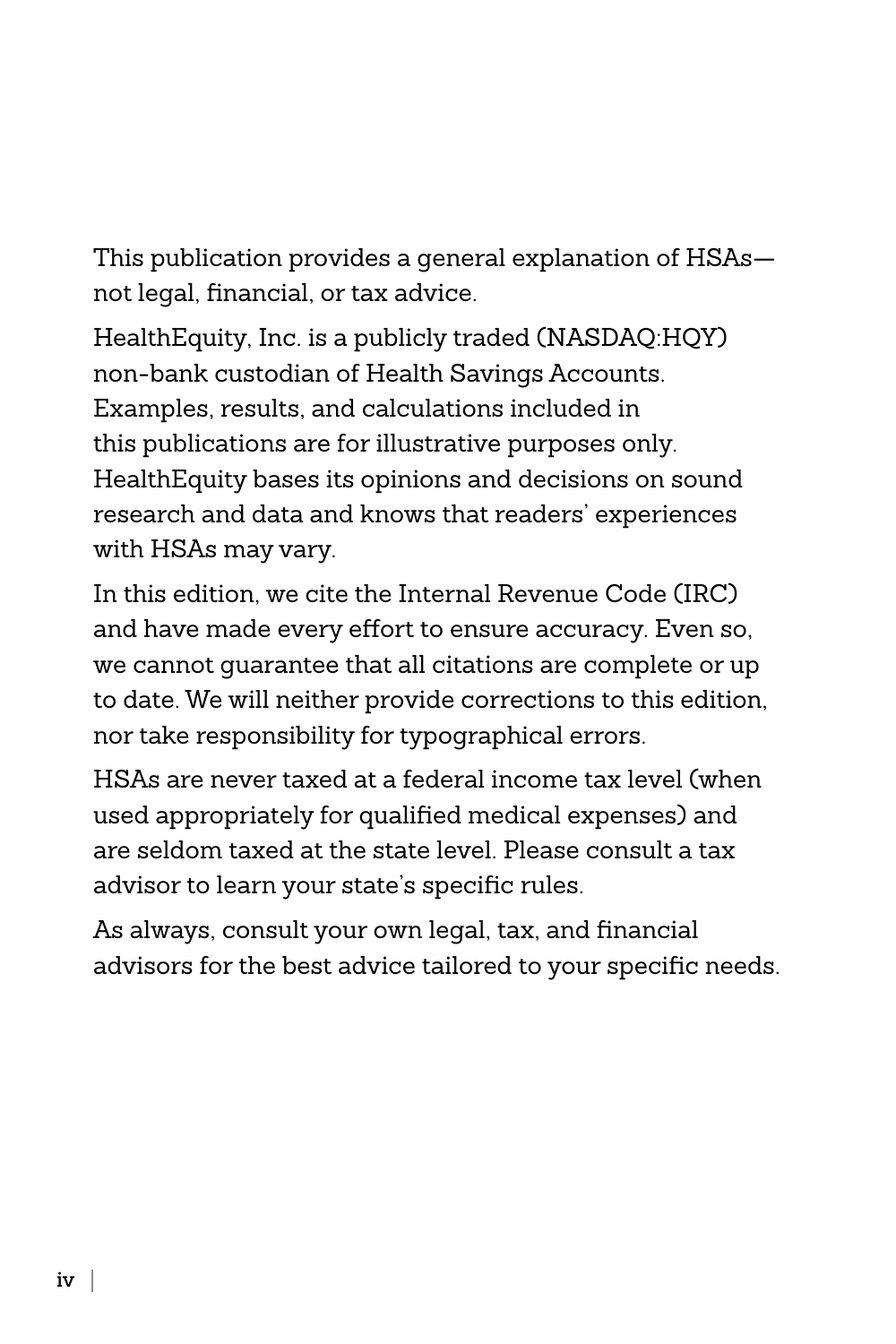## TABLE OF CONTENTS

| Chapter 1: Introduction                                     | 1  |
|-------------------------------------------------------------|----|
| SECTION 1                                                   |    |
| <b>Chapter 2: Definitions and</b>                           |    |
|                                                             | 5  |
| Health coverage terms                                       | 6  |
| Networks and discounts                                      | 13 |
| <b>Chapter 3: Health Savings Accounts</b>                   | 19 |
| What is an HSA?                                             | 20 |
| How do HSAs compare to IRAs or                              | 24 |
| Is an HSA right for you?                                    | 26 |
| Legal considerations                                        | 28 |
| Healthcare reform                                           | 30 |
| <b>Chapter 4: Consumer-Driven</b>                           | 35 |
| HSA-qualified HDHP coverage                                 | 36 |
| Specialized accounts                                        | 47 |
| Grace period, run-out period,                               | 54 |
| $\overline{\phantom{a}}$ Section 2 $\overline{\phantom{a}}$ |    |
| Chapter 5: Opening an HSA                                   | 59 |
| Choosing a custodian                                        | 60 |
|                                                             | 64 |
| Who can establish and<br>contribute to an HSA?              | 66 |
| Who does your HSA cover?                                    | 68 |
| Chapter 6: Contributing to an HSA                           | 73 |
| Tax breaks and ownership                                    | 74 |
| Contribution limits                                         | 75 |
| Family changes                                              | 83 |
| Transfers between<br>tax-advantaged accounts                | 89 |

| Contributions by others                                                                         | 91  |
|-------------------------------------------------------------------------------------------------|-----|
|                                                                                                 | 95  |
| <b>Chapter 7: Spending HSA Funds</b>                                                            | 99  |
| Qualified medical expenses                                                                      | 100 |
| Insurance or health coverage                                                                    | 101 |
| Methods of payment from an HSA.                                                                 | 102 |
| Using healthcare wisely                                                                         | 104 |
| Losing eligibility                                                                              | 107 |
| <b>Chapter 8: Saving and Investing</b>                                                          | 115 |
| Saving your HSA funds                                                                           | 116 |
| Investing your HSA funds                                                                        | 131 |
| SECTION 3 $\qquad$                                                                              |     |
| <b>Chapter 9: Paperwork,</b><br>Recordkeeping, Taxes                                            | 139 |
| Processing paperwork                                                                            | 140 |
| Recordkeeping                                                                                   | 146 |
|                                                                                                 | 151 |
| <b>Chapter 10: Employer Benefits </b>                                                           | 157 |
| HSA benefits                                                                                    | 158 |
| HSA implementation                                                                              | 159 |
| HSA rules and regulations                                                                       | 165 |
| $\overline{\phantom{a}}$ . The set of the set of $\overline{\phantom{a}}$<br><b>APPPENDICES</b> |     |
| <b>Appendix A: Glossary of health</b><br>insurance and tax-related terms                        | 173 |
| Appendix B: IRS forms                                                                           | 189 |
| <b>Appendix C: Qualified medical</b>                                                            | 191 |
| Appendix D: Ineligible medical and                                                              |     |
| dental expenses                                                                                 | 211 |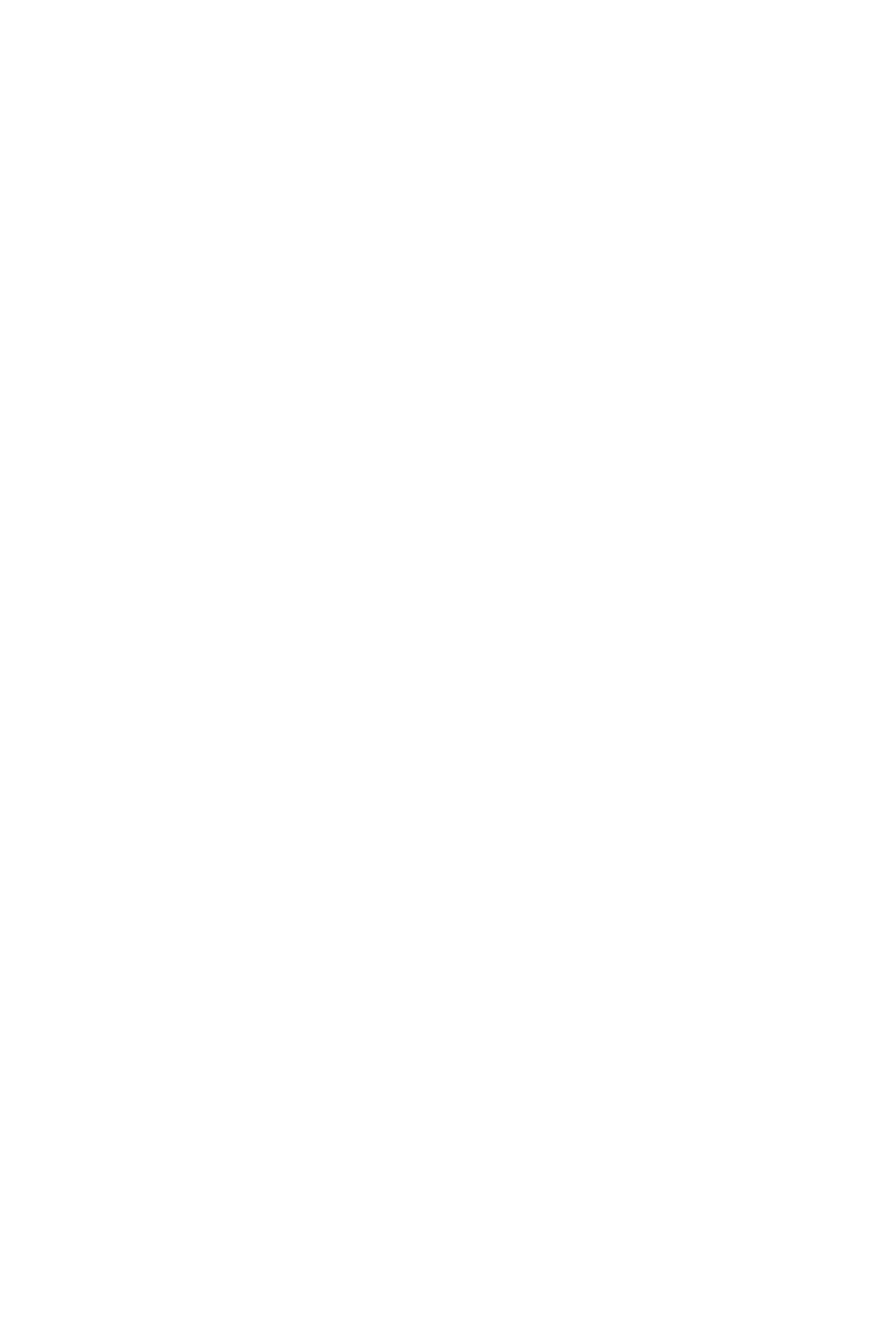## CHAPTER 1 **Introduction**

#### **Health Savings Accounts benefit individuals.**

Because Health Savings Accounts (HSAs) provide more tax advantages than any other savings vehicle in the United States today, you should learn how to become eligible to open one so you can start reducing your tax burden, increasing your retirement savings, and protecting yourself against rising medical costs.

Like other retirement savings plans, HSAs allow you to roll over unused funds every year for future use, transfer the account to your spouse upon death, or distribute the funds to your heirs…but HSAs provide additional important advantages over other retirement accounts.

If you contribute to an IRA or 401(k), you don't pay tax on your contributions or account earnings, but you do pay tax when you withdraw the funds during retirement. Though you don't pay tax on distributions from a Roth IRA, you do pay tax on the money you contribute.

If you use a Health Flexible Spending Account (FSA), you contribute and spend tax-free dollars, but will lose any funds you have not spent at the end of the year.

Only HSAs provide what is known as a triple tax advantage: you make tax-deductible contributions, your account grows and earns interest free of federal (and most state) income tax, and your distributions (when used for qualified medical expenses) are also free of these taxes. You also have the flexibility to invest your HSA funds which, while riskier, increases your potential for growth.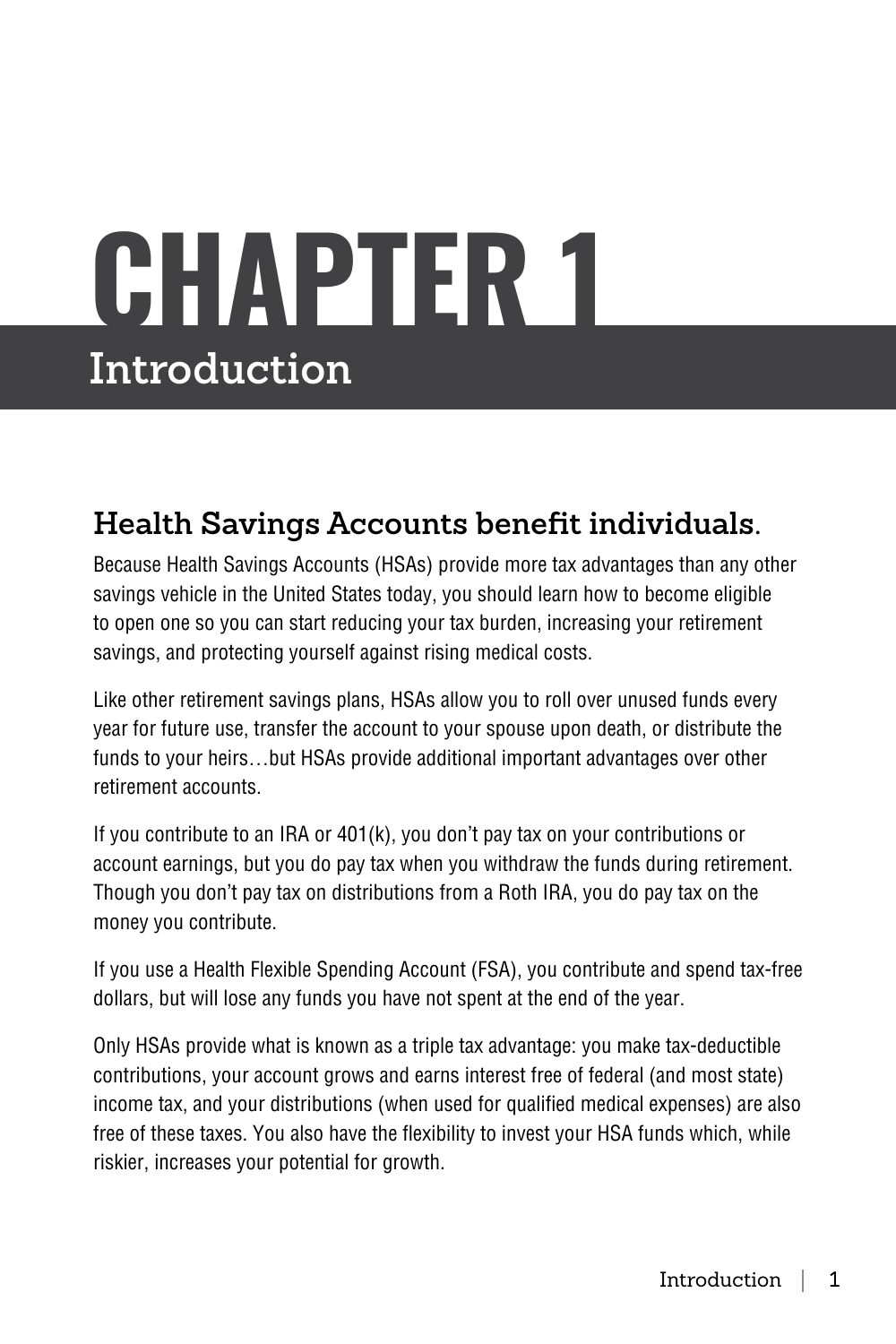Because of these significant tax savings, the IRS restricts ownership of HSAs somewhat. Only individuals covered by a high-deductible health plan (HDHP) may open an HSA. An HSA-qualified HDHP must meet government-mandated limits on minimum deductibles and maximum out-of-pocket expenses. These requirements, along with contribution limits, change slightly from year to year.

Several other restrictions exist:

- You may have no other health coverage (except certain permitted coverage).
- You may not be enrolled in Medicare.
- You may not be claimed as a dependent on someone else's tax return.

HSAs provide significant tax benefits, and solve several important insurance-related problems: by design, they directly reward wellness, provide more choice and flexibility than traditional healthcare, and help individuals manage chronic illness by encouraging the development of more knowledgeable and engaged healthcare consumers.

#### **Heath Savings Accounts benefit employers.**

HDHPs and HSAs provide a means of controlling soaring healthcare costs in a way that does not impair employees' access to quality healthcare. Besides saving money on overall reductions in premium costs, employers also pay fewer taxes because contributions to their employees' HSAs are tax deductible.

#### **Health Savings Accounts benefit healthcare.**

Because an HSA-qualified HDHP provides financial incentives to manage healthcare expenses and increase influence over healthcare decisions, participants are encouraged to become careful healthcare consumers who demand and receive better value for their healthcare dollars—increasing accountability, competitive pricing, and responsible consumption.

This publication is organized into three sections so you can easily find the information you need.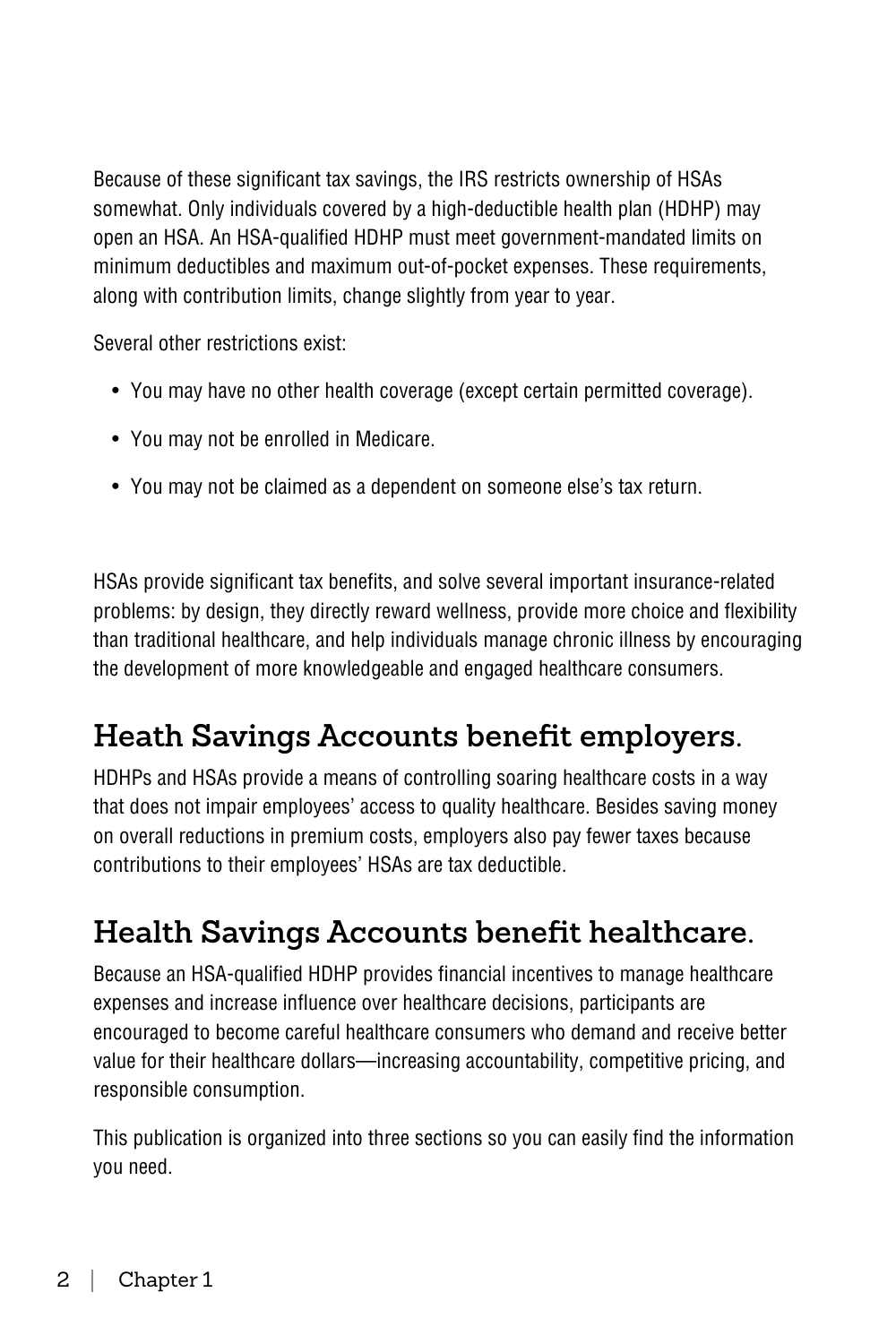**Section 1** explains foundational terms and concepts. It also describes HSAs in depth and then steps back to provide context as to how HSAs compare to and interact with other consumer-driven healthcare products.

**Section 2** provides an owner's manual for HSAs: everything you need to know to wisely use this important savings vehicle to meet your present and future financial and healthcare needs—all presented in an easy-to-read, sequential format. Topics include:

- Opening an HSA
- Contributing to an HSA
- Using HSA funds
- Saving and investing HSA funds

**Section 3** helps you set up a record keeping system, explains the paperwork you will receive, and provides information for employers who are considering making HSAs available to their employees.

Choosing an HDHP/HSA combination may require you to make some changes in the way you think about and use healthcare, but you do not need to compromise the quality of the healthcare you receive. By strategically contributing to your HSA and your other retirement accounts, you can reduce your tax burden and increase financial stability in your retirement years, because according to the Employee Benefit Research Institute (EBRI), a married couple will need approximately \$270,000 on average to pay for their medical needs in retirement. $^{\rm 1}$ 

Employees of all ages should start taking advantage of this retirement strategy. It's never too early or too late to save for retirement. If you are young and just starting out in your career, thinking of your HSA as a type of retirement vehicle and contributing with that mindset means that you have the potential to save hundreds of thousands of dollars in your HSA to help meet your financial objectives when you retire.

If you will retire soon and have recently discovered the usefulness of an HSA as an additional retirement account, you still have time to take advantage of the many benefits of an HSA.

<sup>1</sup> https://www.ebri.org/docs/default-source/ebri-press-release/pr-1264-savingstargets-28may20.pdf?sfvrsn=5e993d2f\_2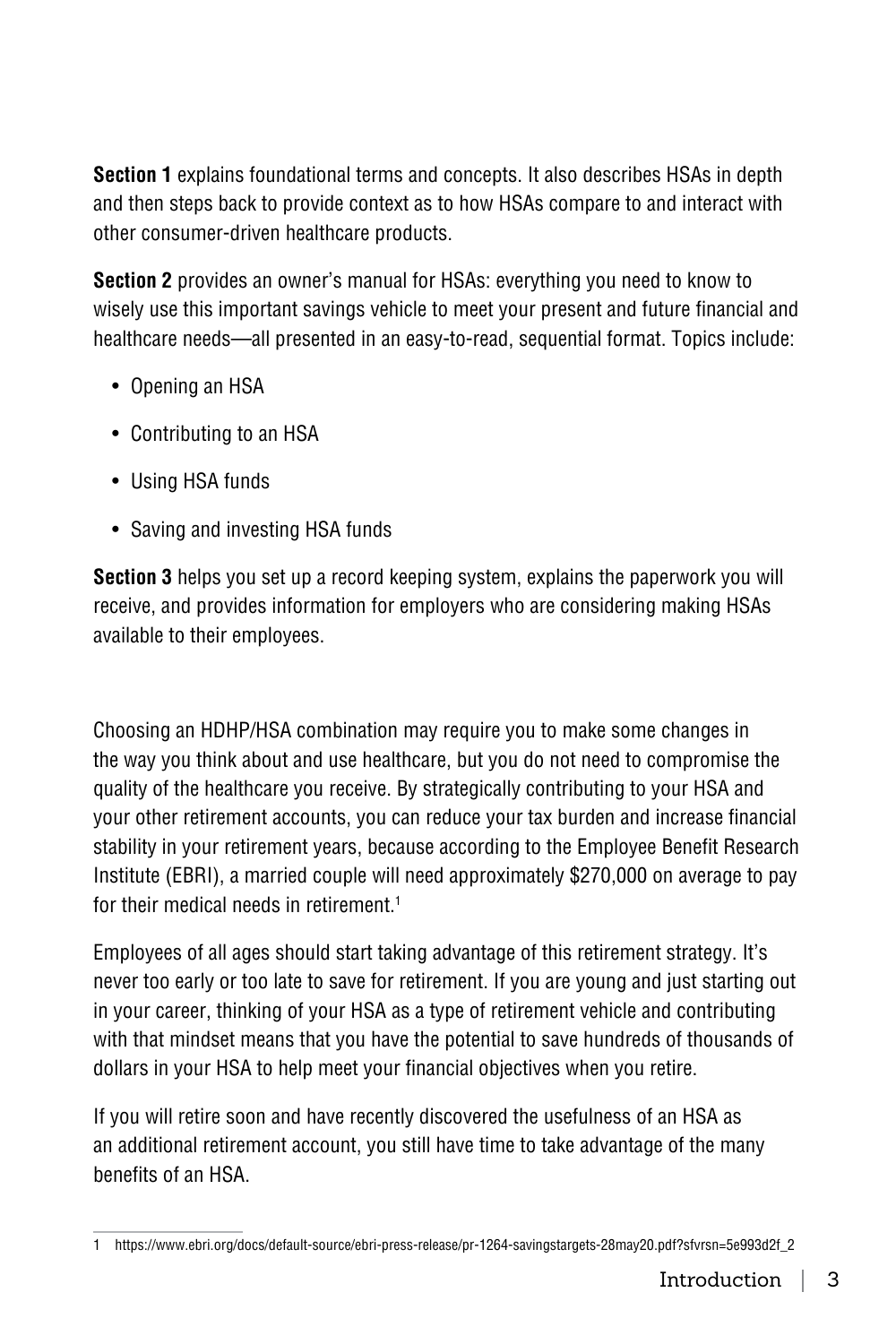## **Summary**

- HSAs provide a triple-tax benefit: pre-tax contributions, tax-free account growth, and tax-free distributions, if used for qualified medical expenses. Other health savings and retirement savings offer only one or two of the three tax advantages.
- HSAs solve several important insurance-related problems: they reward wellness, allow for tax-free funds to pay out-of-pocket medical expenses, provide more choice and flexibility than traditional healthcare, protect from post-retirement medical expenses, and help manage chronic illness, creating more knowledgeable and engaged healthcare consumers.
- HSAs also benefit employers by reducing their tax burden (because employer contributions to employees' HSA are tax deductible).
- HSAs benefit healthcare in general by increasing consumer awareness—especially through comparison shopping and research.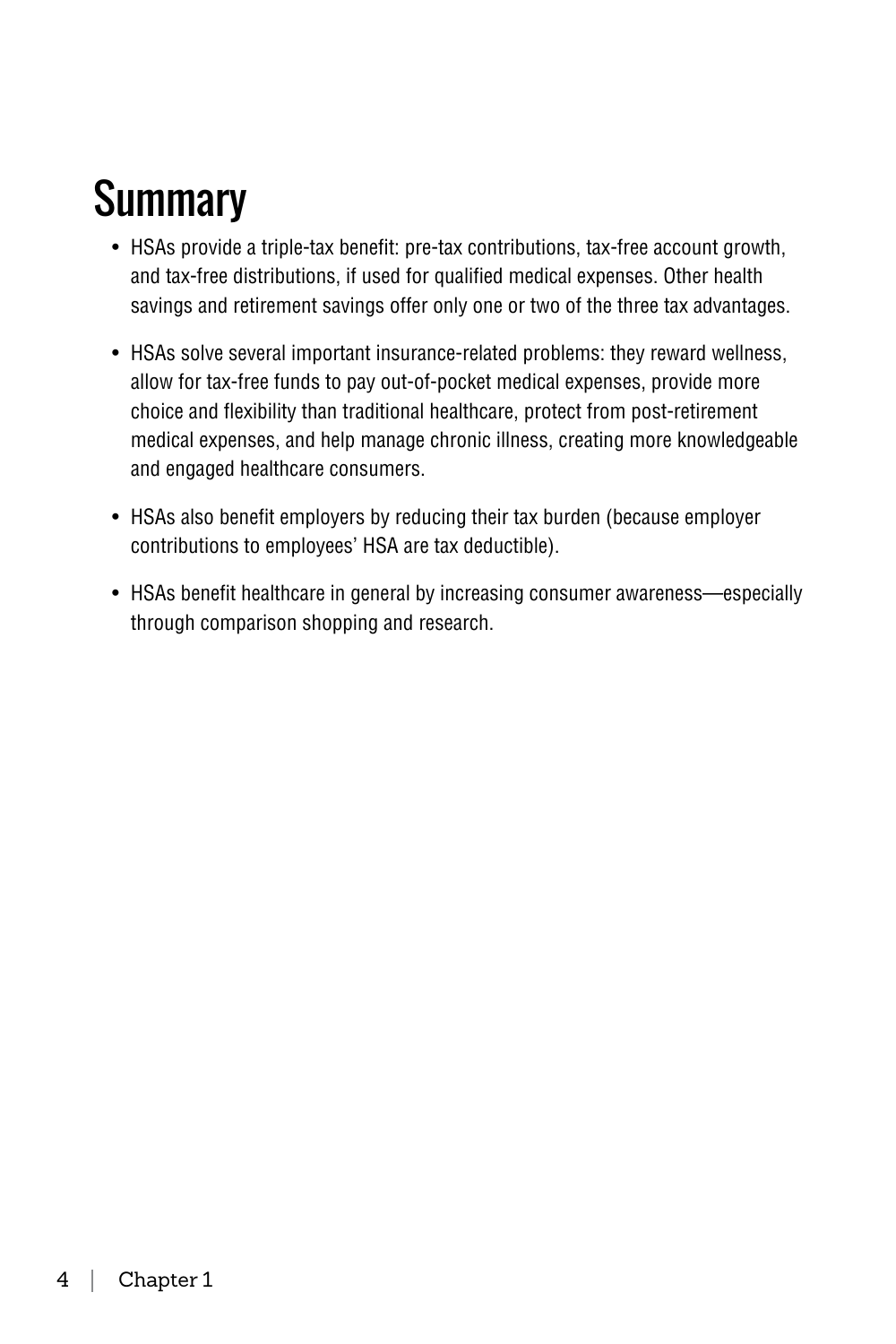## CHAPTER 2 **Definitions and Explanations**

## Chapter overview

This chapter defines and explains foundational concepts used throughout the rest of the publication. Mark this chapter so you can refer back to it as you read.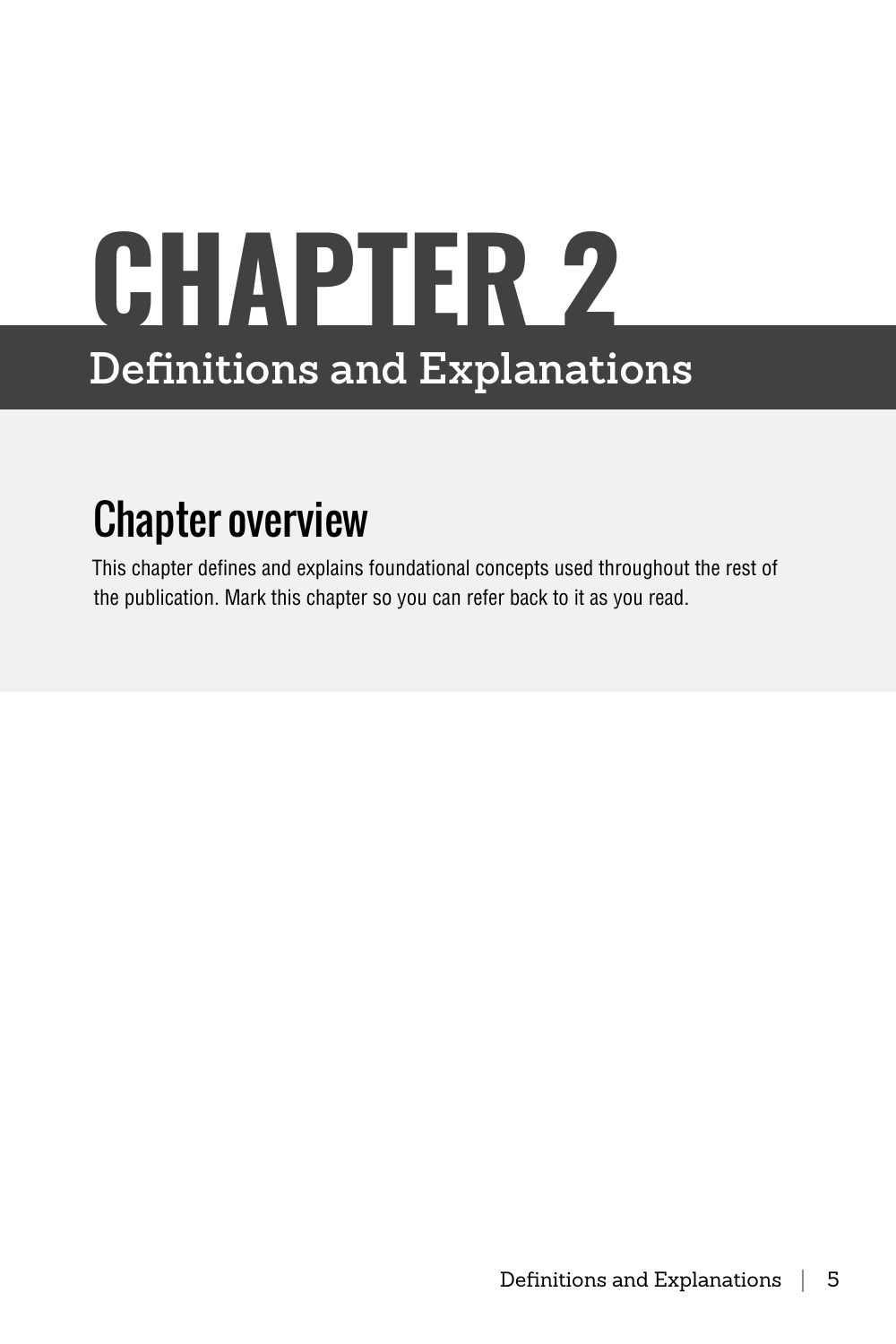The following terms and concepts will help you understand the unique benefits of Health Savings Accounts (HSAs) and compare the features of various types of health plans.

Remember that to open and contribute to an HSA, you must meet the following Internal Revenue Service (IRS) requirements:

- You must be covered under an HSA-qualified high-deductible health plan (HDHP) on the first day of the month in which you open an HSA or make a contribution to an HSA<sup>1</sup>
- You may have no other health coverage, unless permitted under IRS guidelines.<sup>2</sup>
- You cannot be enrolled in Medicare.<sup>3</sup>
- You cannot be claimed as a dependent on someone else's tax return.<sup>4</sup>

Although you must be an eligible individual to open or contribute to an HSA, you do not have to be covered under an HDHP to maintain the account, earn tax-free interest and investment dividends, or distribute money from the account for qualified medical expenses. You get to keep, grow, and spend all of the money in the account even if you leave your employer or lose your qualifying HDHP coverage.5

## Health coverage terms

#### **Deductibles**

HealthCare.gov defines a deductible as the amount of covered expenses that you must pay before your health coverage company (which may be an insurance company or a third-party administrator) starts paying covered medical claims, with the exception of preventive care. (See the section on "First-dollar coverage" later in this chapter.) This deductible typically resets or starts over every plan year.

The plan year may align with the calendar year (January 1 to December 31), or refer to some other 12-month period that your employer or insurer chooses. Some plans even allow deductibles to accumulate for more than 12 months. (See the "Carry-over deductible" section later in this chapter.)

- 4 IRC  $\frac{8}{223(b)(6)}$
- 5 IRS Notice 2004-2 Q&A 20

<sup>1</sup> IRC §223(c)(1)(A)(i)

<sup>2</sup> IRC  $\S223(c)(1)(A)(ii)$ 

<sup>3</sup> IRC §223(b)(7)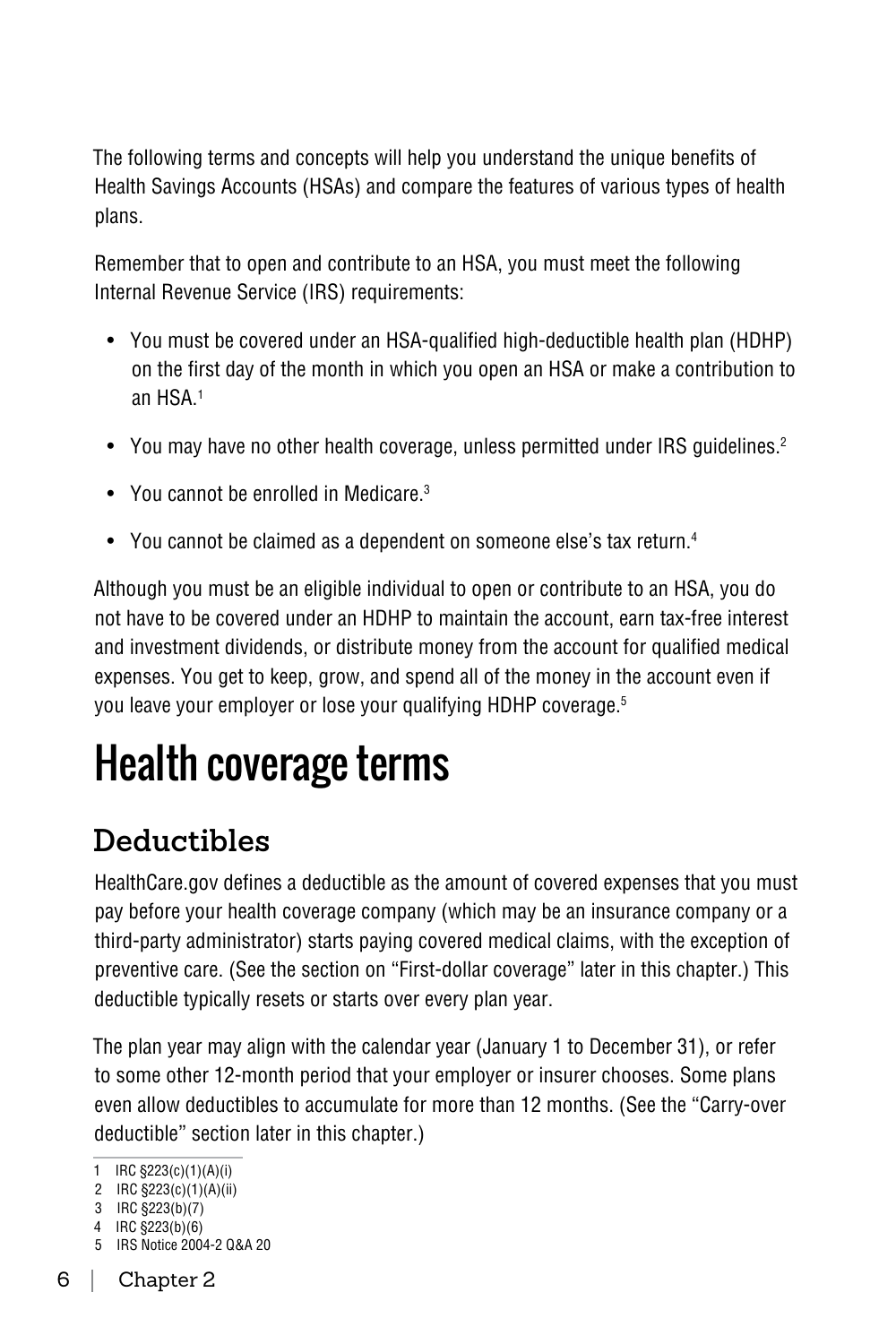In order to qualify as an HSA-qualified HDHP, an HDHP must adhere to limits for both minimum deductible and maximum out-of-pocket expenses. These limits may change year to year because of increases in the consumer price index (CPI). The IRS typically announces changes in May or June before the change takes effect.<sup>6</sup>

| 2021                      | Single  | Family   |
|---------------------------|---------|----------|
| Minimum annual deductible | \$1,400 | \$2,800  |
| Out-of-pocket maximum     | \$7,000 | \$14,000 |
|                           |         |          |
| 2022                      | Single  | Family   |
| Minimum annual deductible | \$1,400 | \$2,800  |

#### Embedded deductible

Some HDHPs provide multiple deductibles or embedded deductibles. In such plans, the lowest deductible determines if the HDHP qualifies for an HSA.<sup>7</sup> If you meet the individual deductible for one family member under plans that qualify, you are not required to meet the higher annual deductible for the family.

If either the deductible for the entire family or the deductible for an individual family member is less than the minimum annual deductible for family coverage allowed by the IRS, then the plan is not considered an HSA-qualified HDHP.

#### Examples: Embedded deductible

Elliott has family health insurance coverage for 2021, with an annual deductible of \$3,500 and an individual deductible (or embedded deductible) of \$1,500 for each family member.

<sup>6</sup> Rev. Proc. 2020-32

<sup>7</sup> IRS Notice 2004-50 Q&A 20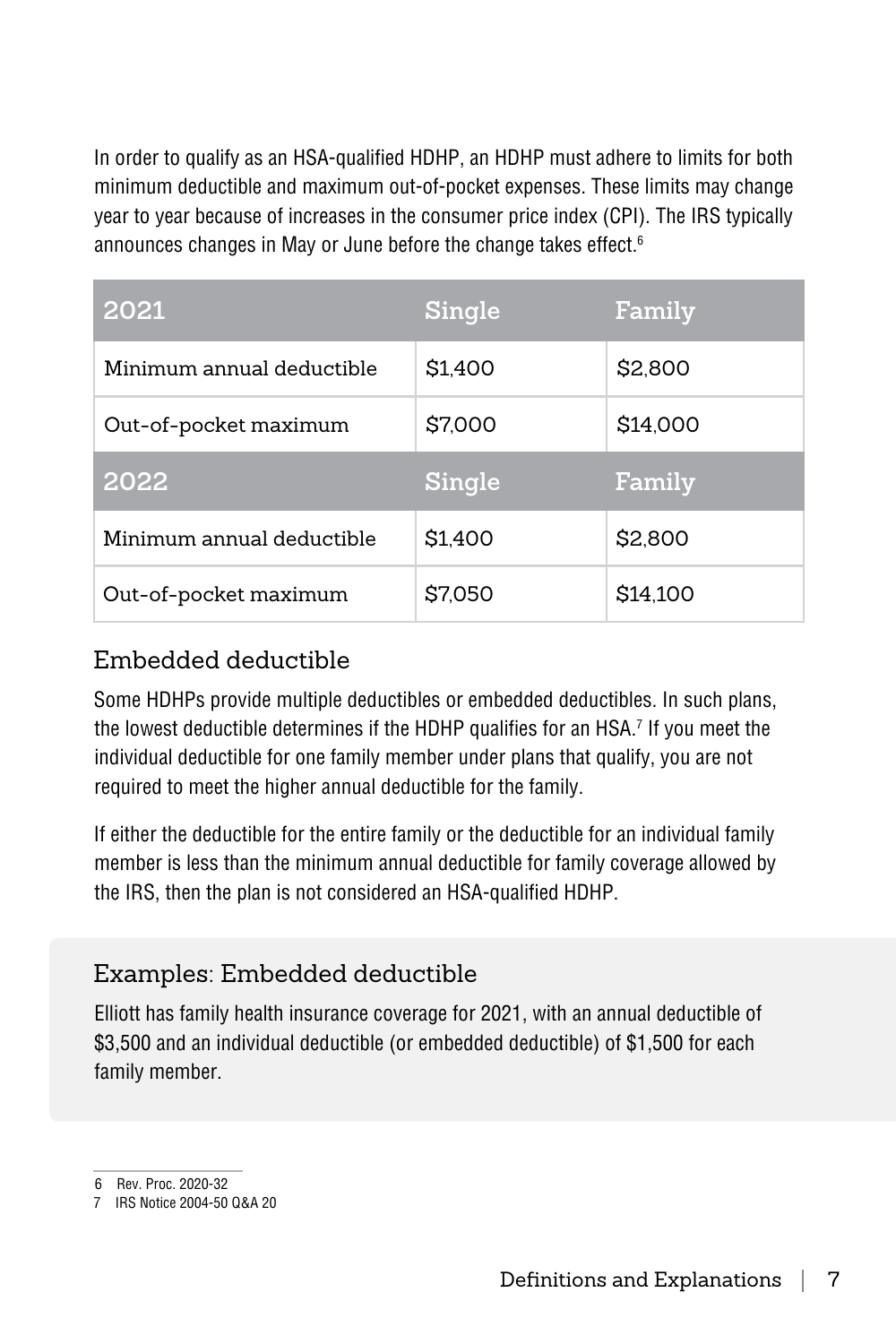The plan does not qualify as an HSA-qualified HDHP, because the deductible for an individual family member is below the minimum annual deductible of \$2,800 for family coverage in 2021.8

Sheela's family health insurance coverage for 2021 has an annual deductible of \$6,000 and an individual deductible (or embedded deductible) of \$3,000 for each family member.

Sheela's plan qualifies as an HSA-qualified HDHP, because the deductible for an individual family member is above the minimum annual deductible of \$2,800 for family coverage in 2021.9

#### Carry-over deductible

Some health plans allow expenses that were applied to the previous deductible to be applied, or carried over, to the new policy when the plan year resets. Usually, the carry-over deductible is applied for expenses incurred at the end of the plan year during a certain period of time (usually three months before the plan year ends.)<sup>10</sup>

This is not a requirement, but it is an added benefit when expenses occur late in the year. In some circumstances, this type of carry-over deductible will cause your HDHP to lose HSA eligibility. Because the deductible includes more than 12 months, recalculate the IRS minimum deductible limit to see what deductible limits would be required for your plan to remain HSA qualified.

#### ( $\#$  months in plan  $\div$  12) x annual deductible

#### Example: Carry-over deductible

Matt has a plan that allows him to include expenses from 15 months (a three-month carry-over) to satisfy the deductible.

- Individual policy minimum deductible for 2021: **15/12 x \$1,400 = \$1,750**
- Family policy minimum deductible for 2021: **15/12 x \$2,800 = \$3,500**

<sup>8</sup> IRS Notice 2004-2 Q&A 3

<sup>9</sup> IRS Notice 2004-2 Q&A 3

<sup>10</sup> IRS Notice 2004-50 Q&A 24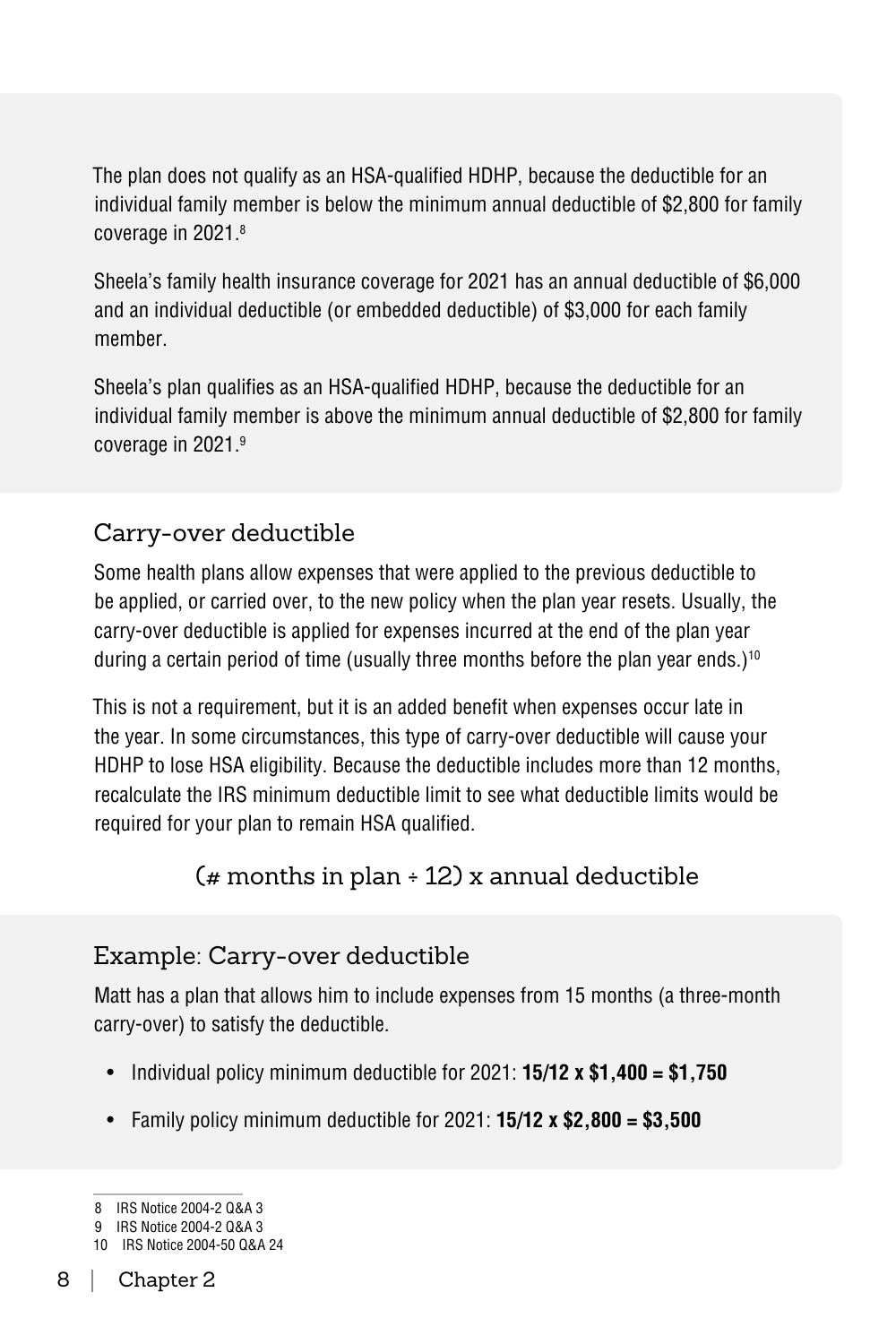Instead of the limits listed in the previous table, Matt's HDHP must satisfy these higher amounts to qualify for an HSA.

#### **Copayments vs. coinsurance**

A copayment is a fixed-dollar payment a patient makes per doctor visit, treatment, test, prescription, etc. For example, you might pay \$35 for each office visit and \$50 for an x-ray.

Coinsurance is the percentage of a medical expense for which the patient is responsible. For example, after you meet your deductible, you might pay 20% of your medical expenses until you reach your out-of-pocket maximum for the year.

#### **Out-of-pocket maximum**

The out-of-pocket maximum is the upper limit of your financial exposure during a plan year. In some HDHPs, the out-of-pocket maximum and the deductible are the same amount.

With HDHPs, the amounts you pay for in-network deductibles, copayments, or coinsurance (but not insurance premiums) are included toward your out-of-pocket maximum.11 Whether out-of-network charges are included in your out-of-pocket maximum can vary by plan.

Once you reach your plan's limit for the year, your health coverage pays all additional in-network, eligible expenses, regardless of the plan's usual copayment or coinsurance arrangements. Some plans refer to this maximum out-of-pocket limit as the stop-loss limit.

Remember, the maximum out-of-pocket expense limit often applies only to in-network care. Health plans may require higher out-of-pocket limits for out-of-network care. For more information, see the "Networks and discounts" section later in this chapter. If a plan has separate out-of-pocket maximums for each family member, the sum of these limits must be equal to, or less than \$14,000 in 2021.

<sup>11</sup> IRS Notice 2004-50 Q&A 21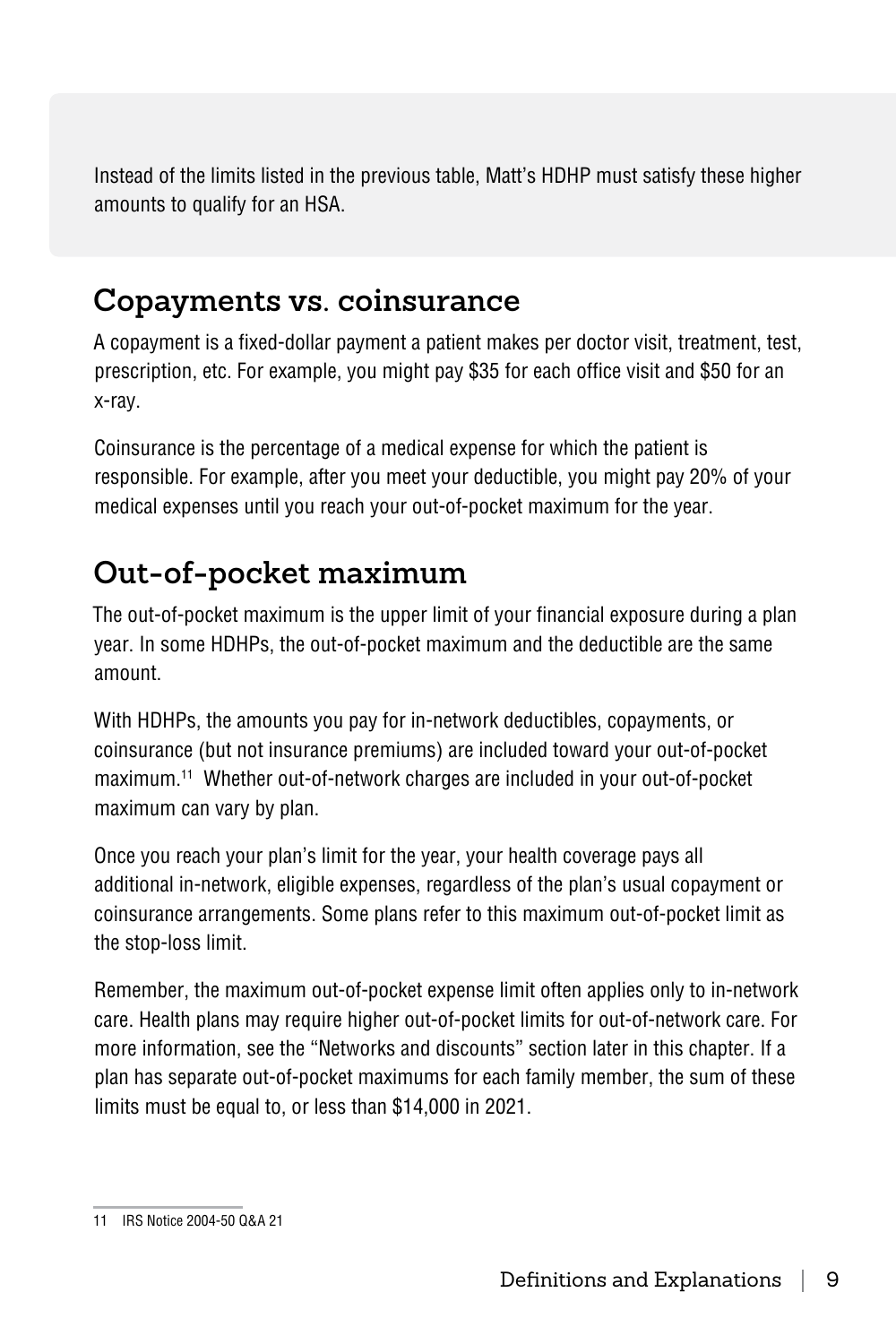#### Example: Out-of-pocket maximum

Tricia has a deductible of \$1,500 and an out-of-pocket maximum of \$3,000.

Tricia pays up to her \$1,500 deductible, after which her plan agrees to split the bill 80/20. The plan pays 80% of covered medical expenses after the deductible, and Tricia pays 20% in coinsurance.

If Tricia has additional eligible expenses after she reaches her deductible, she pays 20% of those bills until she spends another \$1,500 out of her own pocket. These limits may not apply to out-of-network or ineligible expenses.

When her total spending for eligible expenses reaches \$3,000, her out-of-pocket maximum, her health plan pays 100% of the rest of her covered medical expenses for that plan year.

#### Example: Multiple out-of-pocket maximum limits $12$

Dean, Laurie, and their two children have a family plan. Their plan specifies that each family member's in-network, out-of-pocket maximum is \$3,000 (and \$12,000 for the entire family), after which the plan pays 100%.

Because the 2021 HDHP out-of-pocket maximum per family is \$14,000, their plan qualifies them to make HSA contributions.

4 x \$3,000 = \$12,000

\$12,000 < \$14,000

However, if they had three children, their plan would not qualify because the maximum out-of-pocket limit would be higher than the legal maximum.

> 5 x \$3,000 = \$15,000 \$15,000 > \$14,000

<sup>12</sup> IRS Notice 2004-50 Q&A 20, Example 1